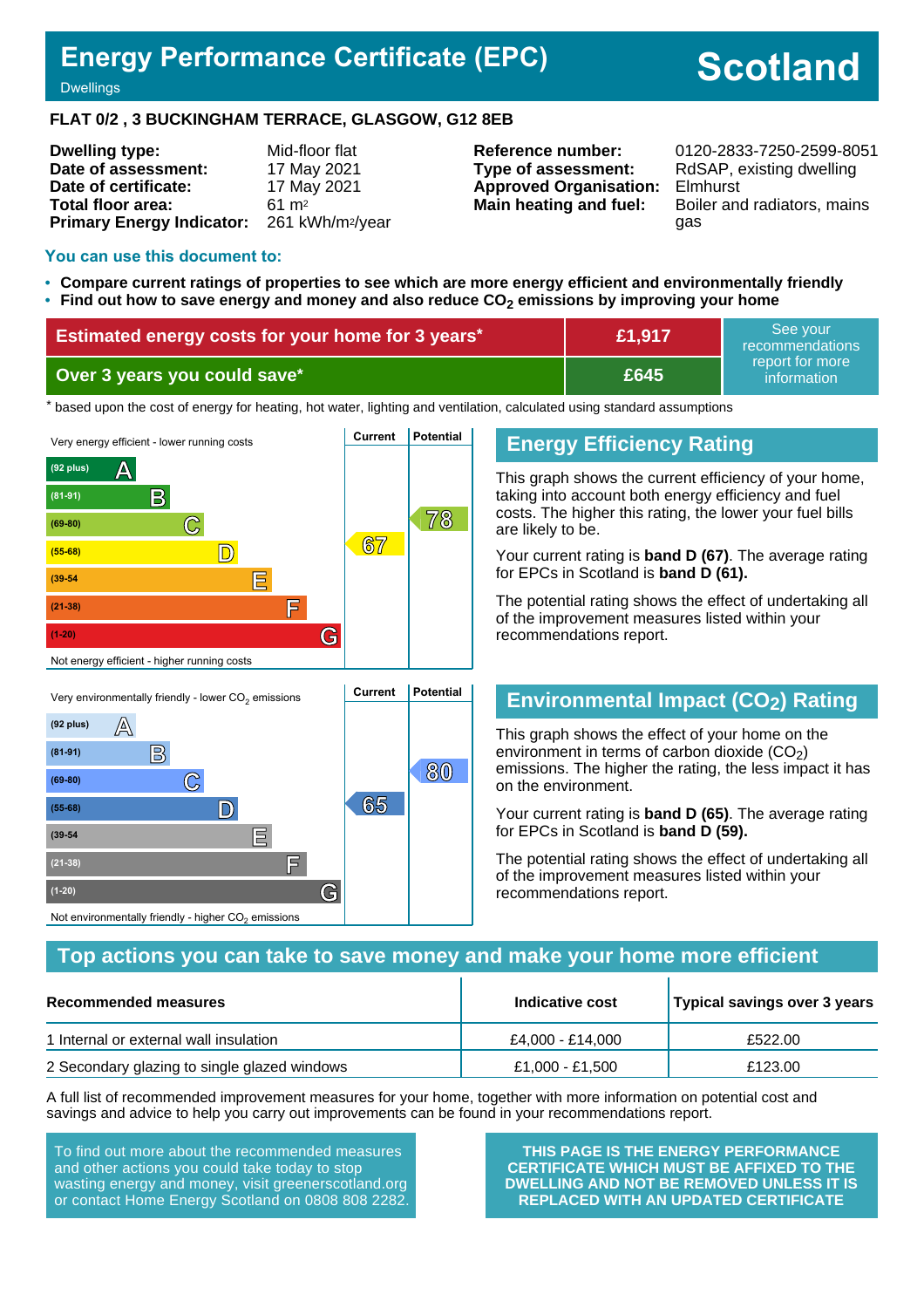#### FLAT 0/2 , 3 BUCKINGHAM TERRACE, GLASGOW, G12 8EB 17 May 2021 RRN: 0120-2833-7250-2599-8051

## **Summary of the energy performance related features of this home**

This table sets out the results of the survey which lists the current energy-related features of this home. Each element is assessed by the national calculation methodology; 1 star = very poor (least efficient), 2 stars = poor, 3 stars = average, 4 stars = good and 5 stars = very good (most efficient). The assessment does not take into consideration the condition of an element and how well it is working. 'Assumed' means that the insulation could not be inspected and an assumption has been made in the methodology, based on age and type of construction.

| <b>Element</b>        | <b>Description</b>                                           | <b>Energy Efficiency</b> | Environmental |
|-----------------------|--------------------------------------------------------------|--------------------------|---------------|
| Walls                 | Sandstone or limestone, as built, no insulation<br>(assumed) |                          | ★★☆☆☆         |
|                       | Solid brick, as built, no insulation (assumed)               | ★★☆☆☆                    | ★★☆☆☆         |
| Roof                  | (another dwelling above)                                     |                          |               |
| Floor                 | (another dwelling below)                                     |                          |               |
| Windows               | Single glazed                                                | ★☆☆☆☆                    | ★☆☆☆☆         |
| Main heating          | Boiler and radiators, mains gas                              | ★★★★☆                    | ★★★★☆         |
| Main heating controls | Programmer, TRVs and bypass                                  | ★★★☆☆                    | ★★★☆☆         |
| Secondary heating     | None                                                         |                          |               |
| Hot water             | From main system                                             | ★★★★☆                    | ★★★★☆         |
| Lighting              | Low energy lighting in all fixed outlets                     | *****                    | *****         |

# **The energy efficiency rating of your home**

Your Energy Efficiency Rating is calculated using the standard UK methodology, RdSAP. This calculates energy used for heating, hot water, lighting and ventilation and then applies fuel costs to that energy use to give an overall rating for your home. The rating is given on a scale of 1 to 100. Other than the cost of fuel for electrical appliances and for cooking, a building with a rating of 100 would cost almost nothing to run.

As we all use our homes in different ways, the energy rating is calculated using standard occupancy assumptions which may be different from the way you use it. The rating also uses national weather information to allow comparison between buildings in different parts of Scotland. However, to make information more relevant to your home, local weather data is used to calculate your energy use,  $CO<sub>2</sub>$  emissions, running costs and the savings possible from making improvements.

## **The impact of your home on the environment**

One of the biggest contributors to global warming is carbon dioxide. The energy we use for heating, lighting and power in our homes produces over a quarter of the UK's carbon dioxide emissions. Different fuels produce different amounts of carbon dioxide for every kilowatt hour (kWh) of energy used. The Environmental Impact Rating of your home is calculated by applying these 'carbon factors' for the fuels you use to your overall energy use.

The calculated emissions for your home are 46 kg  $CO<sub>2</sub>/m<sup>2</sup>/yr$ .

The average Scottish household produces about 6 tonnes of carbon dioxide every year. Based on this assessment, heating and lighting this home currently produces approximately 2.8 tonnes of carbon dioxide every year. Adopting recommendations in this report can reduce emissions and protect the environment. If you were to install all of these recommendations this could reduce emissions by 1.2 tonnes per year. You could reduce emissions even more by switching to renewable energy sources.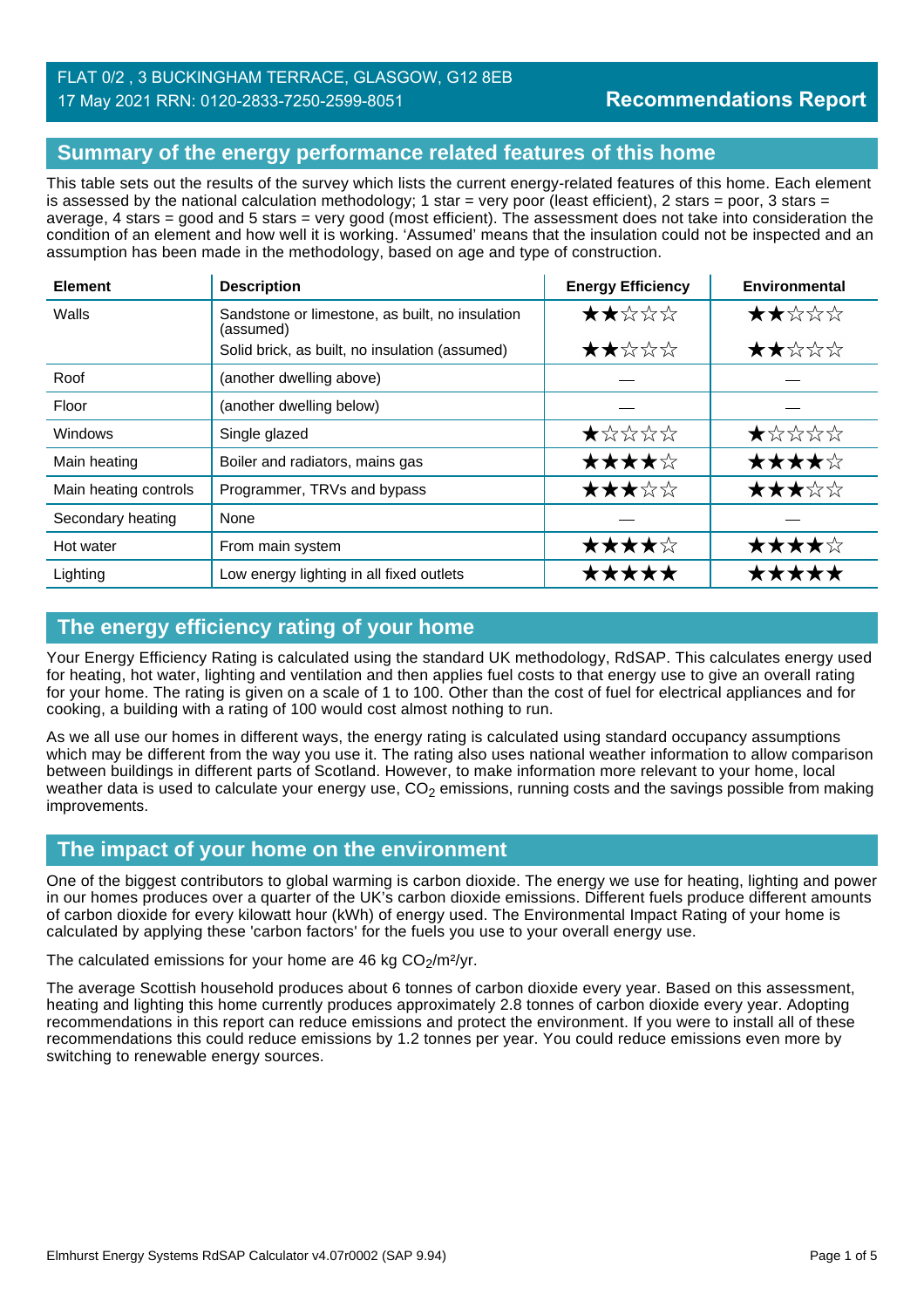| <b>Estimated energy costs for this home</b> |                             |                               |                                 |  |
|---------------------------------------------|-----------------------------|-------------------------------|---------------------------------|--|
|                                             | <b>Current energy costs</b> | <b>Potential energy costs</b> | <b>Potential future savings</b> |  |
| <b>Heating</b>                              | £1,512 over 3 years         | E864 over 3 years             |                                 |  |
| <b>Hot water</b>                            | £246 over 3 years           | £249 over 3 years             | <b>You could</b>                |  |
| Lighting                                    | £159 over 3 years           | £159 over 3 years             | save £645                       |  |
|                                             | Totals £1,917               | £1,272                        | over 3 years                    |  |

These figures show how much the average household would spend in this property for heating, lighting and hot water. This excludes energy use for running appliances such as TVs, computers and cookers, and the benefits of any electricity generated by this home (for example, from photovoltaic panels). The potential savings in energy costs show the effect of undertaking all of the recommended measures listed below.

#### **Recommendations for improvement**

The measures below will improve the energy and environmental performance of this dwelling. The performance ratings after improvements listed below are cumulative; that is, they assume the improvements have been installed in the order that they appear in the table. Further information about the recommended measures and other simple actions to take today to save money is available from the Home Energy Scotland hotline which can be contacted on 0808 808 2282. Before carrying out work, make sure that the appropriate permissions are obtained, where necessary. This may include permission from a landlord (if you are a tenant) or the need to get a Building Warrant for certain types of work.

| <b>Recommended measures</b> |                                               |                  | <b>Typical saving</b> | <b>Rating after improvement</b> |                    |
|-----------------------------|-----------------------------------------------|------------------|-----------------------|---------------------------------|--------------------|
|                             |                                               | Indicative cost  | per year              | <b>Energy</b>                   | <b>Environment</b> |
|                             | Internal or external wall insulation          | £4,000 - £14,000 | £174                  | C76                             | C 77               |
| 2                           | Secondary glazing to single glazed<br>windows | £1,000 - £1,500  | £41                   | C 78                            | C80                |

## **Choosing the right improvement package**

For free and impartial advice on choosing suitable measures for your property, contact the Home Energy Scotland hotline on 0808 808 2282 or go to www.greenerscotland.org.

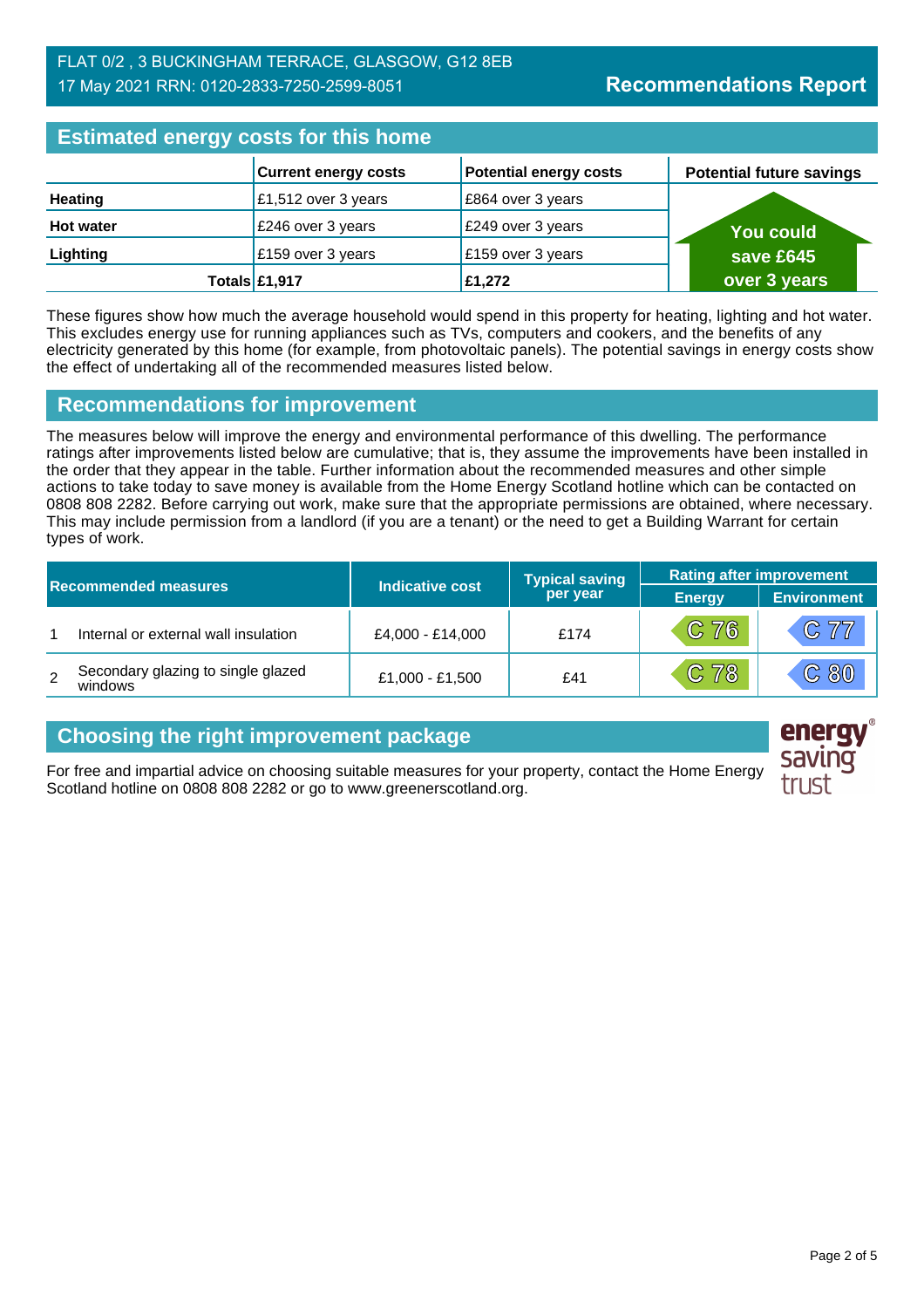### **About the recommended measures to improve your home's performance rating**

This section offers additional information and advice on the recommended improvement measures for your home

#### **1 Internal or external wall insulation**

Internal or external wall insulation involves adding a layer of insulation to either the inside or the outside surface of the external walls, which reduces heat loss and lowers fuel bills. As it is more expensive than cavity wall insulation it is only recommended for walls without a cavity, or where for technical reasons a cavity cannot be filled. Internal insulation, known as dry-lining, is where a layer of insulation is fixed to the inside surface of external walls; this type of insulation is best applied when rooms require redecorating. External solid wall insulation is the application of an insulant and a weather-protective finish to the outside of the wall. This may improve the look of the home, particularly where existing brickwork or rendering is poor, and will provide longlasting weather protection. Further information can be obtained from the National Insulation Association (www.nationalinsulationassociation.org.uk). It should be noted that a building warrant is required for the installation of external wall insulation. Planning permission may also be required and that building regulations apply to external insulation so it is best to check with your local authority on both issues.

#### **2 Secondary glazing**

Secondary glazing is the addition of a second pane of glass inside the existing window. Adding secondary glazing will improve comfort in the home by reducing draughts and cold spots near windows. It may also reduce noise and combat problems with condensation. Installation can be carried out by a competent DIY enthusiast. Building regulations may apply to this work, so it is best to check with your local authority building standards department.

#### **Low and zero carbon energy sources**

Low and zero carbon (LZC) energy sources are sources of energy that release either very little or no carbon dioxide into the atmosphere when they are used. Installing these sources may help reduce energy bills as well as cutting carbon.

**LZC energy sources present:** There are none provided for this home

#### **Your home's heat demand**

In this section, you can see how much energy you might need to heat your home and provide hot water. These are estimates showing how an average household uses energy. These estimates may not reflect your actual energy use, which could be higher or lower. You might spend more money on heating and hot water if your house is less energy efficient. The table below shows the potential benefit of having your loft and walls insulated. Visit https://energysavingtrust.org.uk/energy-at-home for more information.

| <b>Heat demand</b>           | <b>Existing dwelling</b> | Impact of loft<br>insulation | Impact of cavity<br>wall insulation | Impact of solid wall<br>insulation |
|------------------------------|--------------------------|------------------------------|-------------------------------------|------------------------------------|
| Space heating (kWh per year) | 8.250                    | N/A                          | N/A                                 | (3,851)                            |
| Water heating (kWh per year) | .898                     |                              |                                     |                                    |

#### **Addendum**

This dwelling has stone walls and so requires further investigation to establish whether these walls are of cavity construction and to determine which type of wall insulation is best suited.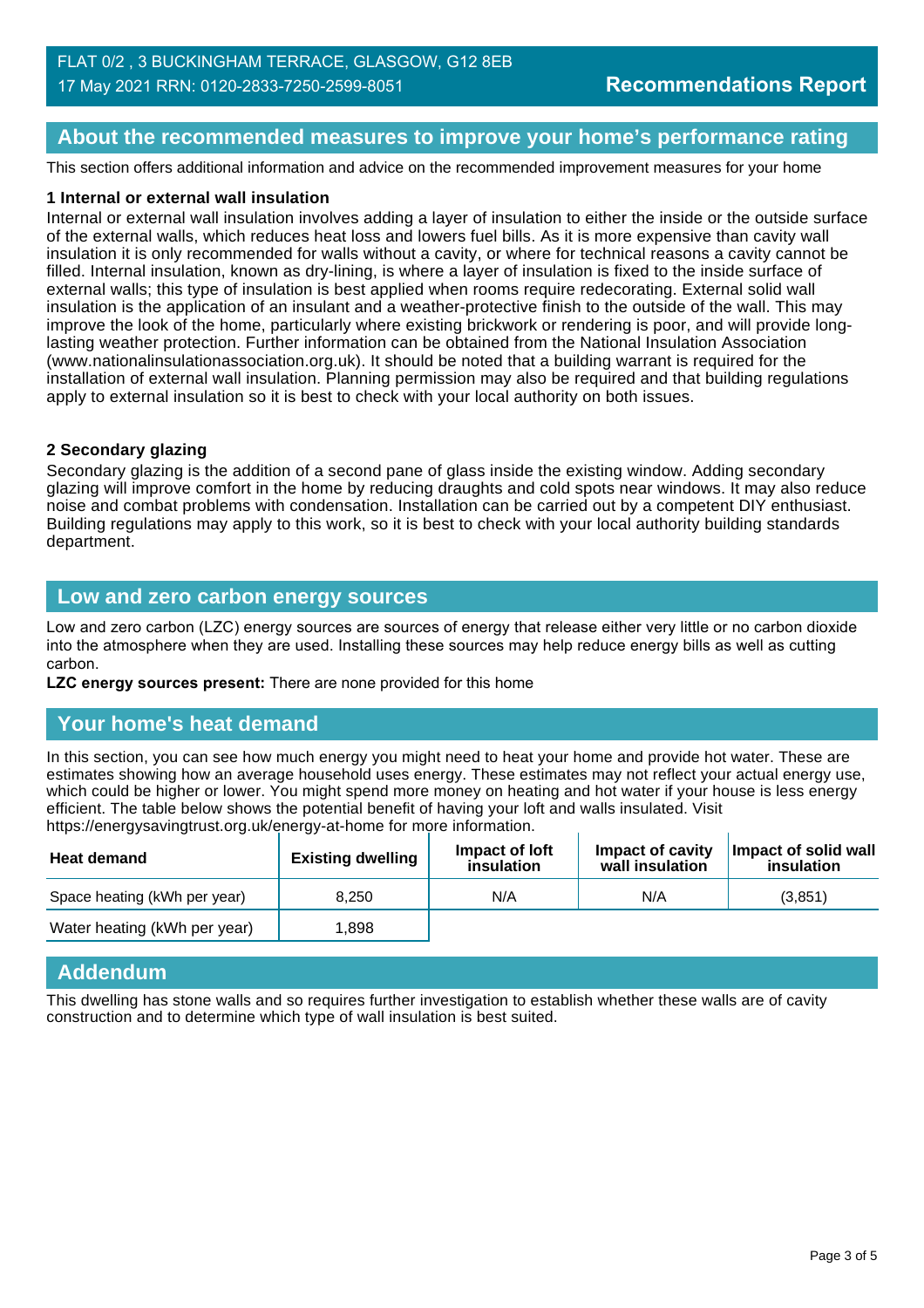#### FLAT 0/2 , 3 BUCKINGHAM TERRACE, GLASGOW, G12 8EB 17 May 2021 RRN: 0120-2833-7250-2599-8051

## **About this document**

This Recommendations Report and the accompanying Energy Performance Certificate are valid for a maximum of ten years. These documents cease to be valid where superseded by a more recent assessment of the same building carried out by a member of an Approved Organisation.

The Energy Performance Certificate and this Recommendations Report for this building were produced following an energy assessment undertaken by an assessor accredited by Elmhurst (www.elmhurstenergy.co.uk), an Approved Organisation Appointed by Scottish Ministers. The certificate has been produced under the Energy Performance of Buildings (Scotland) Regulations 2008 from data lodged to the Scottish EPC register. You can verify the validity of this document by visiting www.scottishepcregister.org.uk and entering the report reference number (RRN) printed at the top of this page.

| Assessor's name:                            | Mr. Russell Smith                                             |
|---------------------------------------------|---------------------------------------------------------------|
| Assessor membership number:                 | EES/008352                                                    |
| Company name/trading name:                  | Allied Surveyors Scotland Plc                                 |
| Address:                                    | 24 Herbert Street                                             |
|                                             | Glasgow                                                       |
|                                             | G20 6NB                                                       |
| Phone number:                               | 01413309950                                                   |
| Email address:<br>Related party disclosure: | glasgow.north@alliedsurveyorsscotland.com<br>No related party |
|                                             |                                                               |

If you have any concerns regarding the content of this report or the service provided by your assessor you should in the first instance raise these matters with your assessor and with the Approved Organisation to which they belong. All Approved Organisations are required to publish their complaints and disciplinary procedures and details can be found online at the web address given above.

#### **Use of this energy performance information**

Once lodged by your EPC assessor, this Energy Performance Certificate and Recommendations Report are available to view online at www.scottishepcregister.org.uk, with the facility to search for any single record by entering the property address. This gives everyone access to any current, valid EPC except where a property has a Green Deal Plan, in which case the report reference number (RRN) must first be provided. The energy performance data in these documents, together with other building information gathered during the assessment is held on the Scottish EPC Register and is available to authorised recipients, including organisations delivering energy efficiency and carbon reduction initiatives on behalf of the Scottish and UK governments. A range of data from all assessments undertaken in Scotland is also published periodically by the Scottish Government. Further information on these matters and on Energy Performance Certificates in general, can be found at www.gov.scot/epc.